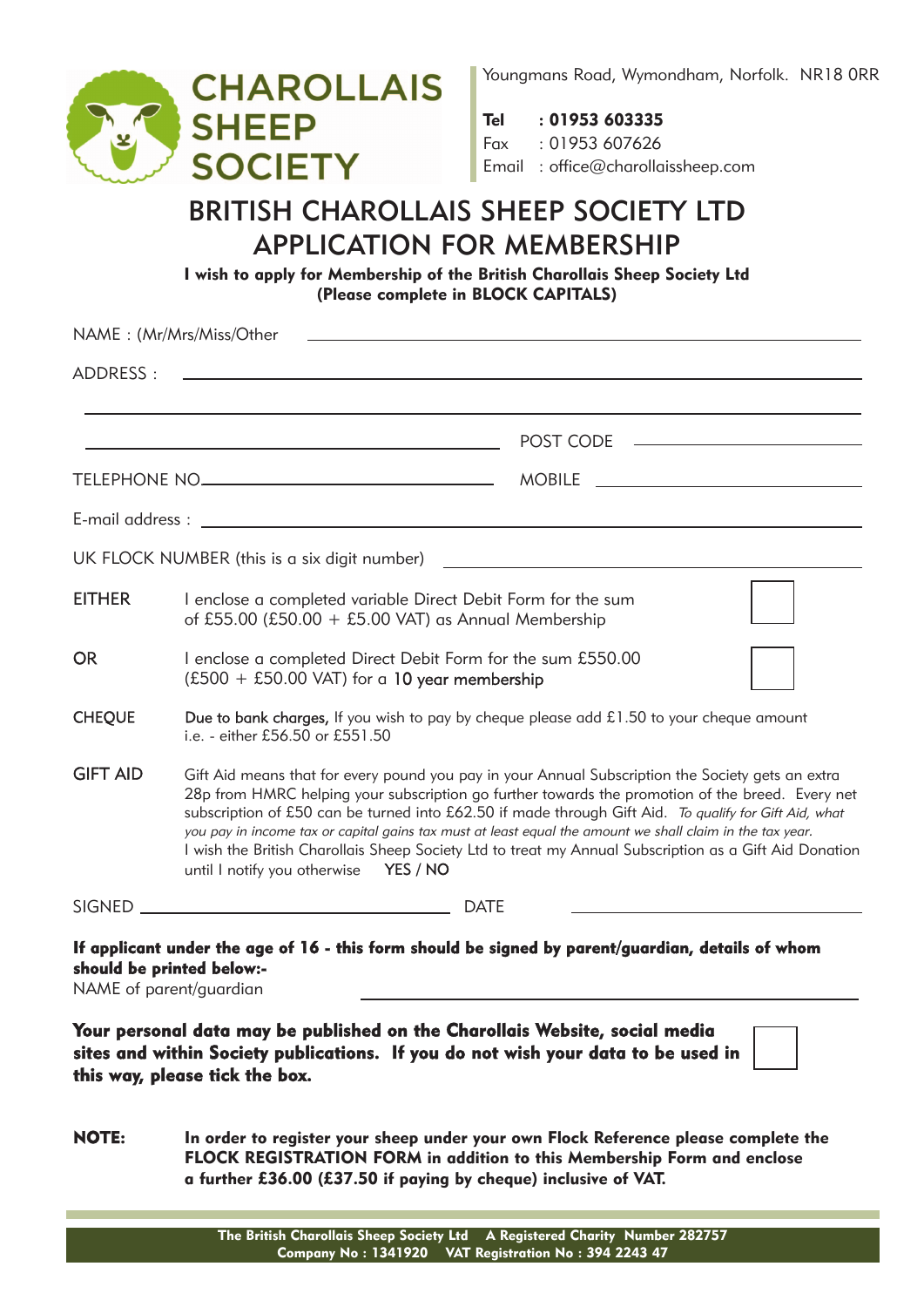

## APPLICATION FOR FLOCK REGISTRATION

I wish to register the following sheep as in my ownership and hereby apply for a flock reference with the British Charollais Society

EAR NO INC FLOCK REF SEX PURCHASED FROM (NAME & ADDRESS)

|                                                                                  |  | MV Accredited Status of new flock (please tick one box) The Flock will be : |  |  |  |  |
|----------------------------------------------------------------------------------|--|-----------------------------------------------------------------------------|--|--|--|--|
| MV Accredited pending<br>MV Accredited<br>Non MV Accredited                      |  |                                                                             |  |  |  |  |
| What prompted you to purchase at a Society Sale/s?                               |  |                                                                             |  |  |  |  |
| Newspaper advertising Website   Personal Recommendation                          |  |                                                                             |  |  |  |  |
| Other (please specify)                                                           |  |                                                                             |  |  |  |  |
| I wish the following name to be recorded as my FLOCK PREFIX ____________________ |  |                                                                             |  |  |  |  |
| SIGNED ———————————————————— PLEASE PRINT NAME ————————————————                   |  |                                                                             |  |  |  |  |
| <b>ADDRESS</b>                                                                   |  |                                                                             |  |  |  |  |
|                                                                                  |  |                                                                             |  |  |  |  |

I enclose my cheque for £37.50 inclusive of VAT